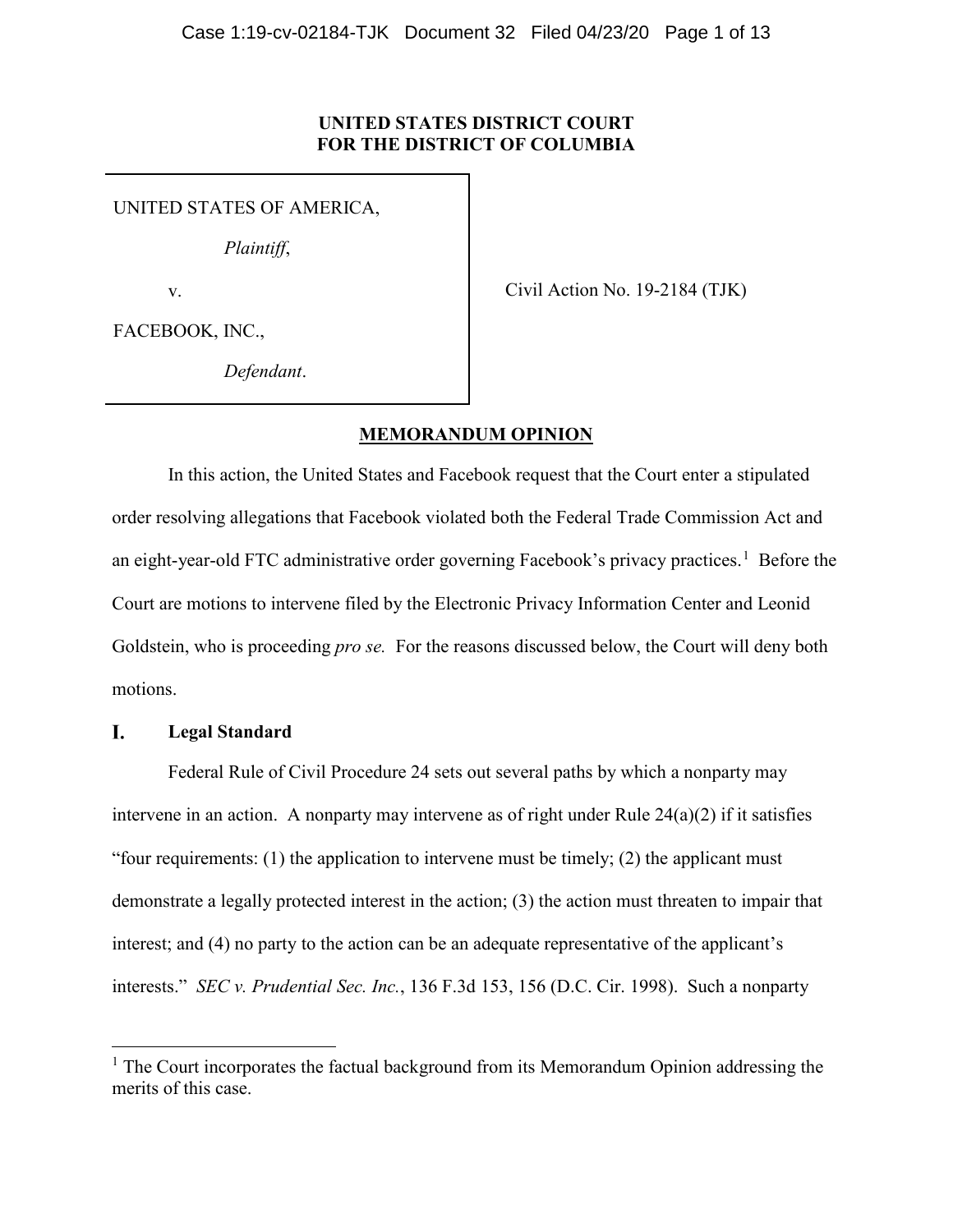### Case 1:19-cv-02184-TJK Document 32 Filed 04/23/20 Page 2 of 13

must also possess an independent basis for Article III standing. *Campaign Legal Ctr. v. FEC*, 334 F.R.D. 1, 4 (D.D.C. 2019). For that reason, a party seeking to intervene as of right must show an "actual or threatened injury in fact that is fairly traceable to the alleged illegal action and likely to be redressed by a favorable court decision." *Nat'l Fair Hous. All. v. Carson*, 330 F. Supp. 3d 14, 40 (D.D.C. 2018) (internal quotation omitted).

Rule  $24(b)(1)(B)$  allows the Court to permit intervention where a nonparty "has a claim" or defense that shares with the main action a common question of law or fact." The nonparty "must present the Court with: (1) an independent ground for subject matter jurisdiction; (2) a timely motion; and (3) a claim or defense that has a question of law or fact in common with the main action."[2](#page-1-0) *United States v. Morten*, 730 F. Supp. 2d 11, 16 (D.D.C. 2010) (citation and internal quotation omitted). As its name reflects, "permissive intervention is an inherently discretionary enterprise." *EEOC v. Nat'l Children's Ctr., Inc.*, 146 F.3d 1042, 1046 (D.C. Cir. 1998). Thus, district courts may deny permissive intervention even where a putative intervenor satisfies the requisite requirements. *Id.* at 1048 ("District courts have the discretion . . . to deny a motion for permissive intervention even if the movant established an independent jurisdictional basis, submitted a timely motion, and advanced a claim or defense that shares a common question with the main action."). Before allowing a nonparty to permissively intervene, the Court "must consider whether the intervention will unduly delay or prejudice the adjudication of the original parties' rights." Fed. R. Civ. P. 24(b)(3).

<span id="page-1-0"></span> $2$  The D.C. Circuit has not determined whether a nonparty seeking to permissively intervene must possess an independent basis for standing. *In re Endangered Species Act Section 4 Deadline Litig.*, 704 F.3d 972, 980 (D.C. Cir. 2013) ("It remains . . . an open question in this circuit whether Article III standing is required for permissive intervention.").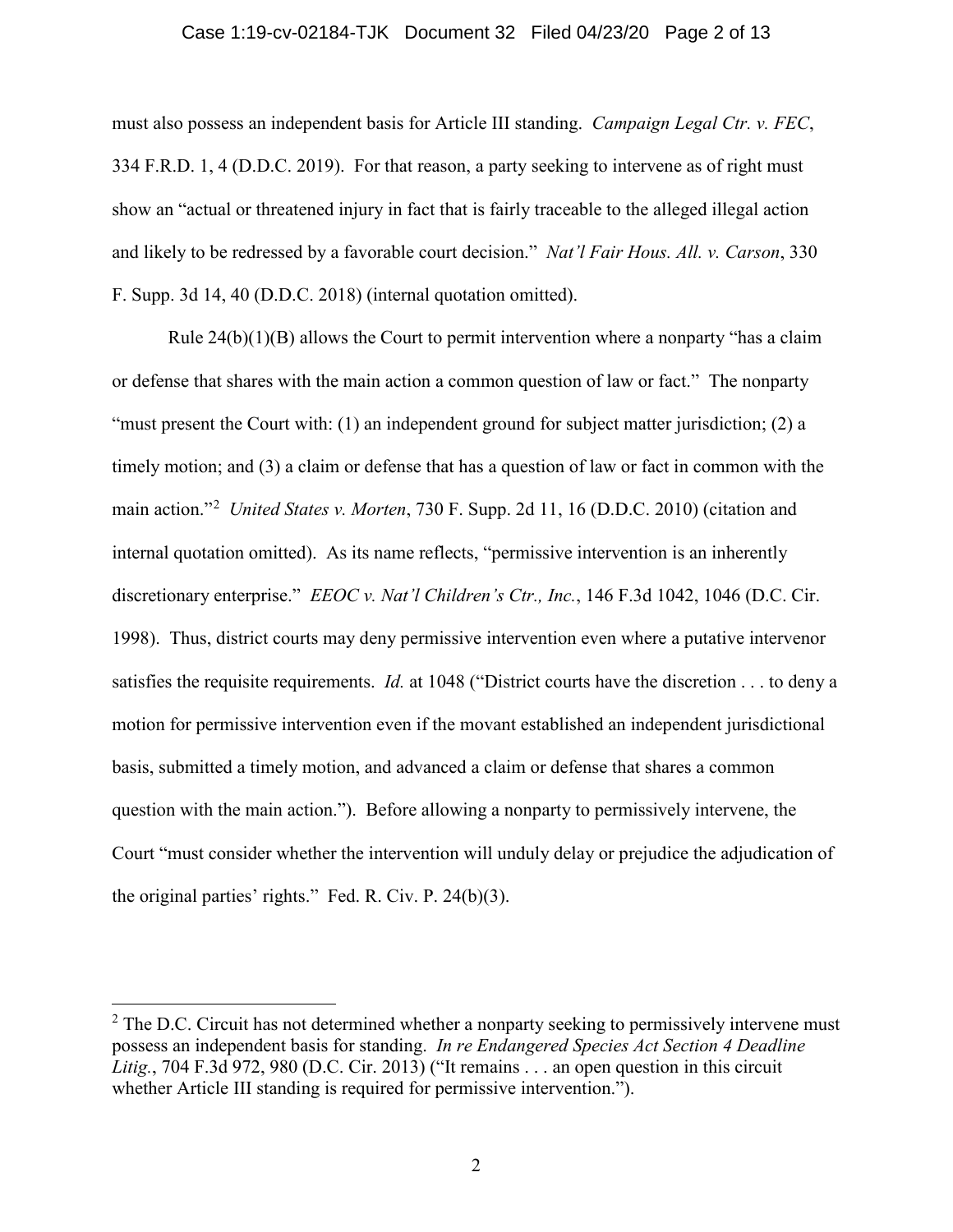#### II. **Analysis**

# **A. Intervention of Right**

### **1. Electronic Privacy Information Center**

The parties oppose the motion filed by the Electronic Privacy Information Center (EPIC) to intervene as of right on several grounds, including that EPIC lacks standing to bring any of its claims, ECF No. 11 at 4–9; ECF No. 29 at 3–6. The Court agrees that EPIC lacks standing and will deny its request to intervene as of right for that reason.

An organization may assert standing "on its own behalf, on behalf of its members or both." *People for the Ethical Treatment of Animals (PETA) v. U.S. Dep't of Agric.*, 797 F.3d 1087, 1093 (D.C. Cir. 2015) (internal quotation omitted). Because EPIC asserts standing on its own behalf, ECF No. 13 ("EPIC Reply") at 11, it must allege that it suffered a "concrete and demonstratable injury to [its] activities—with [a] consequent drain on [its] resources—[that] constitutes far more than simply a setback to the organization's abstract social interests." *Havens Realty Corp. v. Coleman*, 455 U.S. 363, 379 (1982). Thus, EPIC must allege that the challenged conduct "perceptibly impair[s] [its] ability to provide services," and that it "used its resources to counteract [the alleged] harm." *Food & Water Watch, Inc. v. Vilsack*, 808 F.3d 905, 919 (D.C. Cir. 2015).

Additionally, when a party alleges a procedural injury—such as is reflected in the second count of EPIC's proposed complaint in intervention—courts "relax the redressability and imminence requirements." *WildEarth Guardians v. Jewell*, 738 F.3d 298, 305 (D.C. Cir. 2013). A plaintiff asserting a procedural claim need not allege that an agency would have acted any differently. *Mendoza v. Perez*, 754 F.3d 1002, 1010 (D.C. Cir 2014). Rather, it need only allege "a causal connection between the government action that supposedly required the disregarded procedure and some reasonably increased risk of injury to its particularized interest." *Iyengar v.*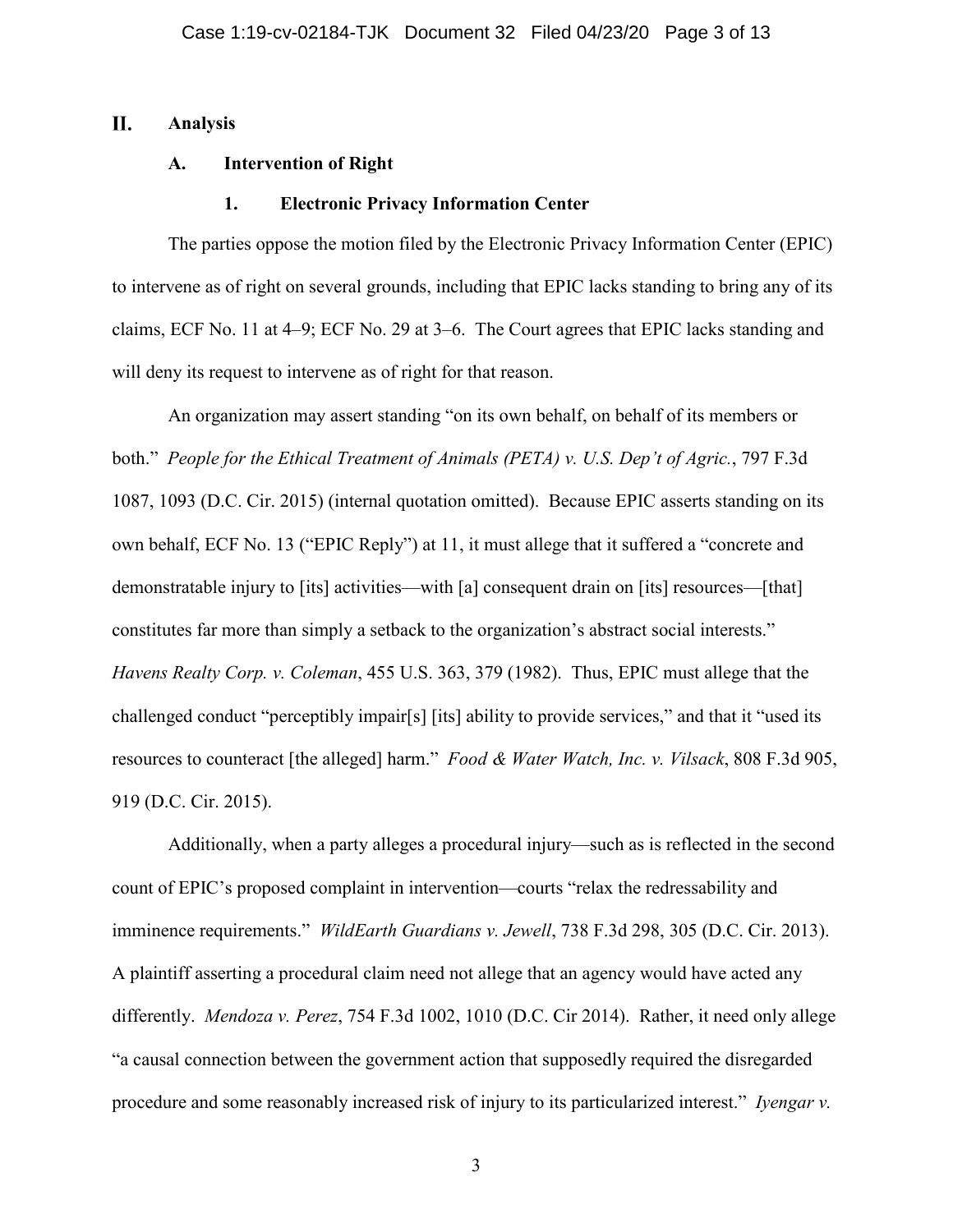*Barnhart*, 233 F. Supp. 2d 5, 12–13 (D.D.C. 2002) (quoting *Fla. Audubon Soc'y. v. Bentsen*, 94 F.3d 658, 664 (D.C. Cir. 1996)).

## **a. Count I**

EPIC first asserts that it would suffer an injury from the settlement's waiver of liability because that provision would deprive EPIC of a method of redress for Facebook's violations of law. ECF No. 13-1 ("EPIC Compl.")  $\P$  31, 41. Specifically, EPIC alleges in its proposed complaint in intervention that the settlement reached between the United States and Facebook, ECF No. 4-1 ("Stipulated Order"), "would prevent [it] from seeking relief from the FTC through the administrative complaint process for the violations detailed in [its] prior complaints." *Id.* ¶ 31; *see also id.* ¶ 41. But at bottom, these allegations do not amount to a loss of an avenue of redress for EPIC.

Like any other organization or individual, EPIC may submit "[a] complaint or request for [Federal Trade Commission] action" through a web portal, by telephone, or with a signed statement. 16 C.F.R. § 2.2(a). But that is the end of the avenue of redress that EPIC, or anyone else, is entitled to; how those complaints are ultimately resolved is up to the Federal Trade Commission (FTC) or the Department of Justice. The Federal Trade Commission Act ("FTC Act") contains no private right of action, so EPIC must rely on the government to bring enforcement actions for violations of the law. *See United States v. Philip Morris Inc.*, 263 F. Supp. 2d 72, 78 (D.D.C. 2003). And EPIC is explicitly "not regarded as a party to any proceeding that might result from the investigation." 16 C.F.R. § 2.2(b). Similarly, as for complaints EPIC may have filed alleging violations of the prior administrative order the FTC entered in 2012 ("2012 Order"), the D.C. Circuit "has opted for a bright line rule . . . that third parties to government consent decrees cannot enforce those decrees absent an explicit stipulation by the government to that effect." *Prudential Sec*, 136 F.3d at 158. Because EPIC has *already*

4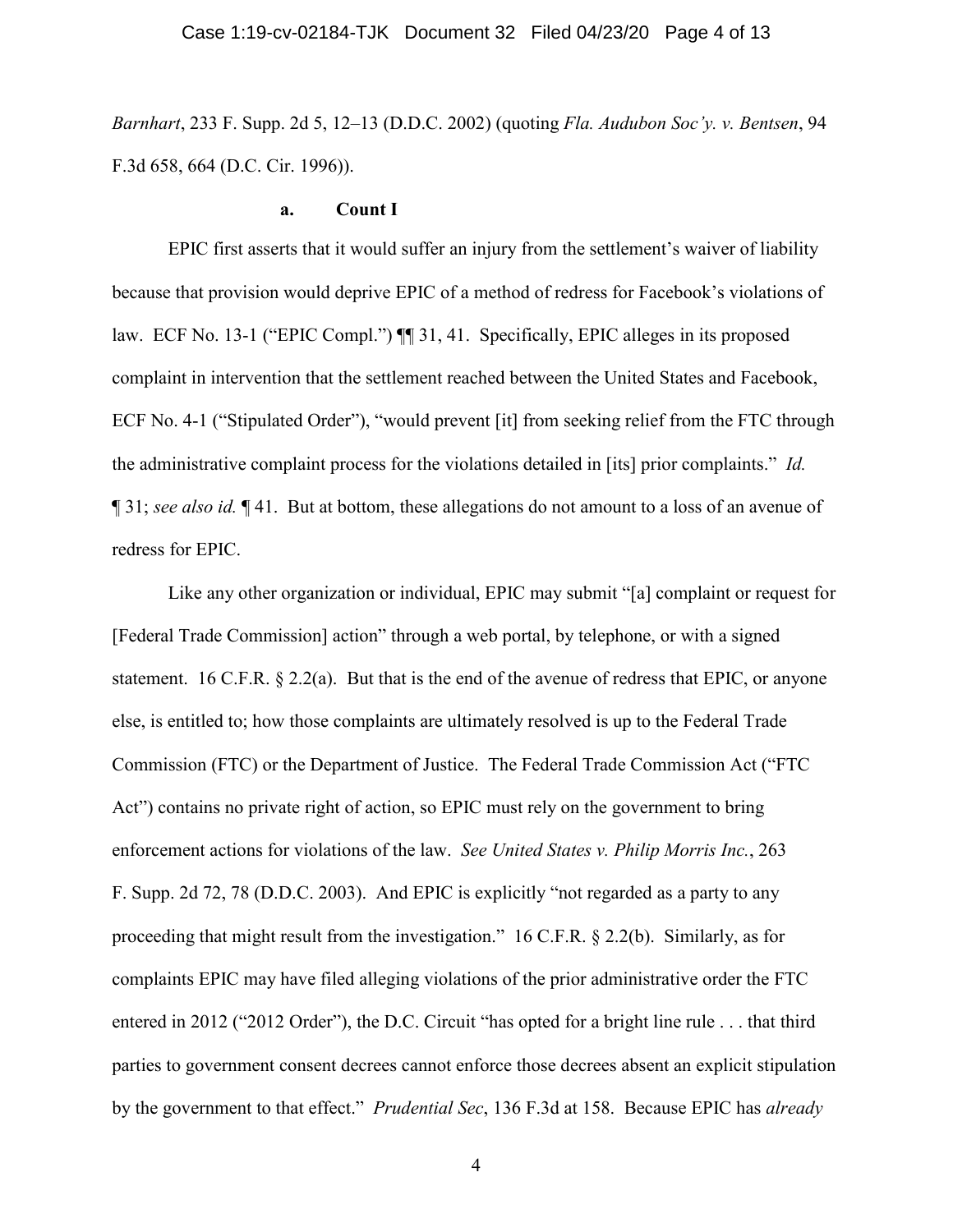### Case 1:19-cv-02184-TJK Document 32 Filed 04/23/20 Page 5 of 13

availed itself of "the administrative complaint process for the violations detailed in [its] prior complaints," EPIC Compl. ¶ 31, it has not lost any channel for seeking relief for them. That the Department of Justice and the FTC have decided to settle these allegations through the Stipulated Order and the related amended FTC administrative order is simply the culmination of the redress process.[3](#page-4-0)

EPIC appears to take a slightly different tack elsewhere in its proposed complaint when it suggests that the Stipulated Order would preclude it from filing *future* complaints reiterating the same claims against Facebook. *Id.* ¶ 41 (alleging that by "granting Facebook immunity for all complaints filed with the [FTC] between 2012 and 2019, the FTC deprives EPIC of the ability to seek redress for *such claims* through any future administrative complaint" (emphasis added)). But again, EPIC has not shown a loss of any means of redress. Nothing in the Stipulated Order prevents EPIC from filing whatever complaints it wishes to in the future. To be sure, the Stipulated Order grants Facebook immunity for "complaints filed with the [FTC] between 2012 and 2019" alleging violations of the FTC Act and the 2012 Order. *Id.*; *see also* Stipulated Order at 1–2. As result, the Department of Justice and the FTC would be precluded from taking any additional enforcement action related to any complaint that merely reasserted them. But again, this is hardly the loss of an avenue of redress that would confer standing on EPIC. EPIC and others have *already* raised "such claims" in administrative complaints between 2012 and 2019. EPIC Compl. ¶ 41. And the Department of Justice and the FTC have seen fit to resolve them as

<span id="page-4-0"></span><sup>&</sup>lt;sup>3</sup> According to the FTC, the Stipulated Order addresses all complaints against Facebook concerning violations of the FTC Act or the 2012 Order. ECF No. 28 at 10–11, 11 n.4 (representing that no consumer complaints "known to the FTC raised a potential issue not covered by the proposed settlement").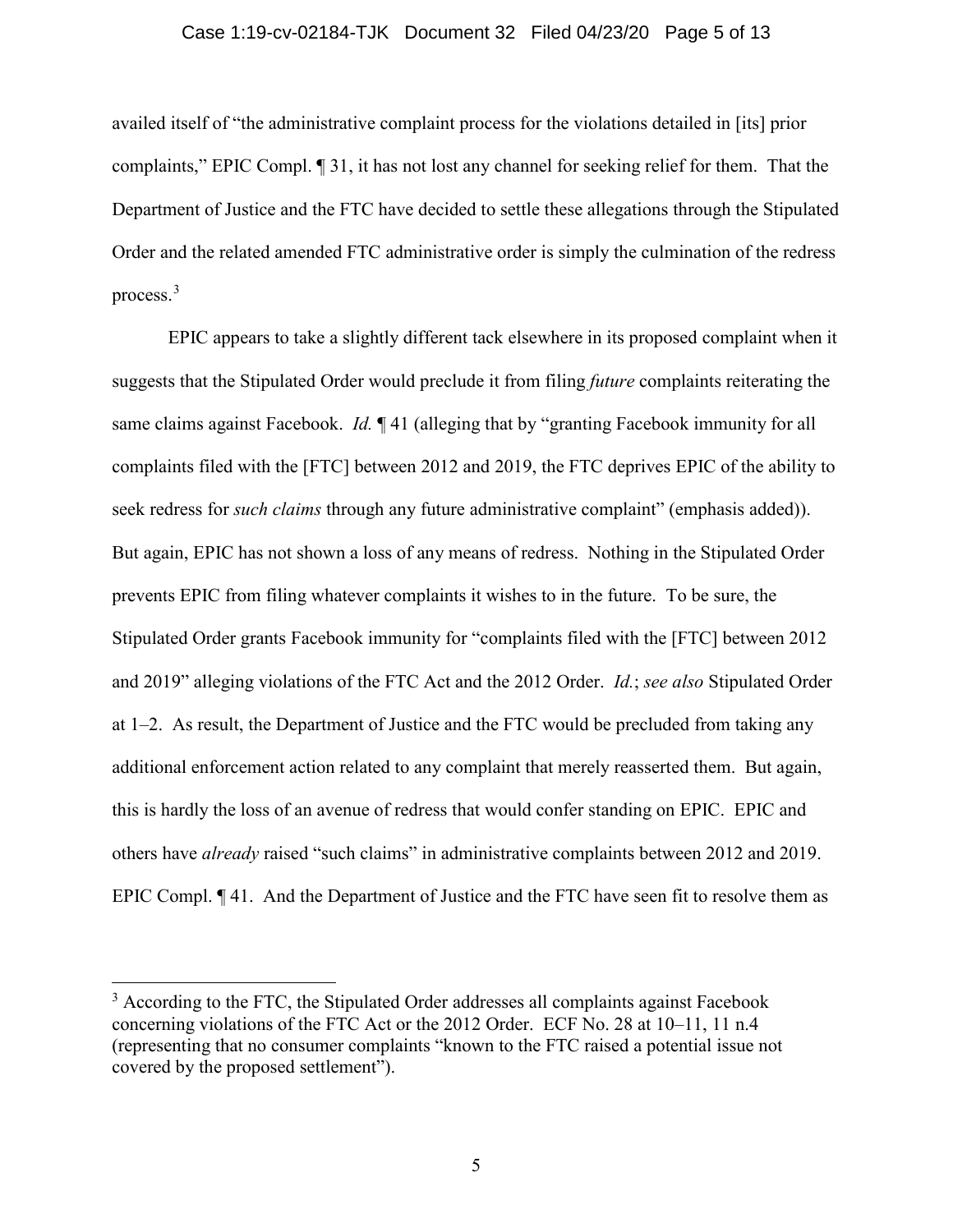## Case 1:19-cv-02184-TJK Document 32 Filed 04/23/20 Page 6 of 13

they propose. EPIC is not entitled to any further method of redress, the loss of which would give it standing here.<sup>[4](#page-5-0)</sup>

Whatever residual interest EPIC has in filing additional administrative complaints with the FTC that reiterate the same claims against Facebook might best be understood as part of its advocacy mission, which does not confer standing. *See* EPIC Compl. ¶¶ 1–2 ("Central to EPIC's mission is advocacy to protect consumer privacy. . . . An important aspect of EPIC's consumer protection program is submission of complaints to the FTC."). Thus, while the Stipulated Order may, as a practical matter, limit EPIC's ability to advocate for more enforcement action, EPIC does not suffer a cognizable injury if it must expend resources to counteract that alleged harm. *See Food & Water Watch*, 808 F.3d at 919 ("Our precedent makes clear that an organization's use of resources for litigation, investigation in anticipation of litigation, or advocacy is not sufficient to give rise to an Article III injury."); *Turlock Irr. Dist. v. FERC*, 786 F.3d 18, 24 (D.C. Cir. 2015) ("This is true whether the advocacy takes place through litigation or administrative proceedings.").

<span id="page-5-0"></span><sup>&</sup>lt;sup>4</sup> Although EPIC does not appear to assert that it has standing because the Stipulated Order prohibits it from seeking redress relating to claims against Facebook that were unknown at the time the settlement was agreed to, the Court notes that this argument would fail as well. The Stipulated Order does not release Facebook from unknown violations of Section 5 of the FTC Act, so EPIC's ability to file administrative complaints and seek relief for any such claim is entirely unaffected by the Stipulated Order. *See* ECF No. 28 at 11. And while EPIC may lose the ability to obtain relief for unknown violations of the 2012 Order, *see* Stipulated Order at 1–2, it has not explained how such a loss impairs its daily operations. *Food & Water Watch*, 808 F.3d at 919 (D.C. Cir. 2015) ("An organization's ability to provide services has been perceptibly impaired when the defendant's conduct causes an inhibition of the organization's daily operations." (cleaned up)). More fundamentally, standing cannot be based on such speculation; EPIC has not identified any past, newly discovered conduct of Facebook's that violates the 2012 Order—but not the FTC Act—about which it might seek to file an administrative complaint with the FTC. *See Nat'l Treasury Employees Union v. United States*, 101 F.3d 1423, 1427 (D.C. Cir. 1996) (noting that "the injury alleged cannot be conjectural or hypothetical, remote, speculative, or abstract" (citations and internal quotations omitted)).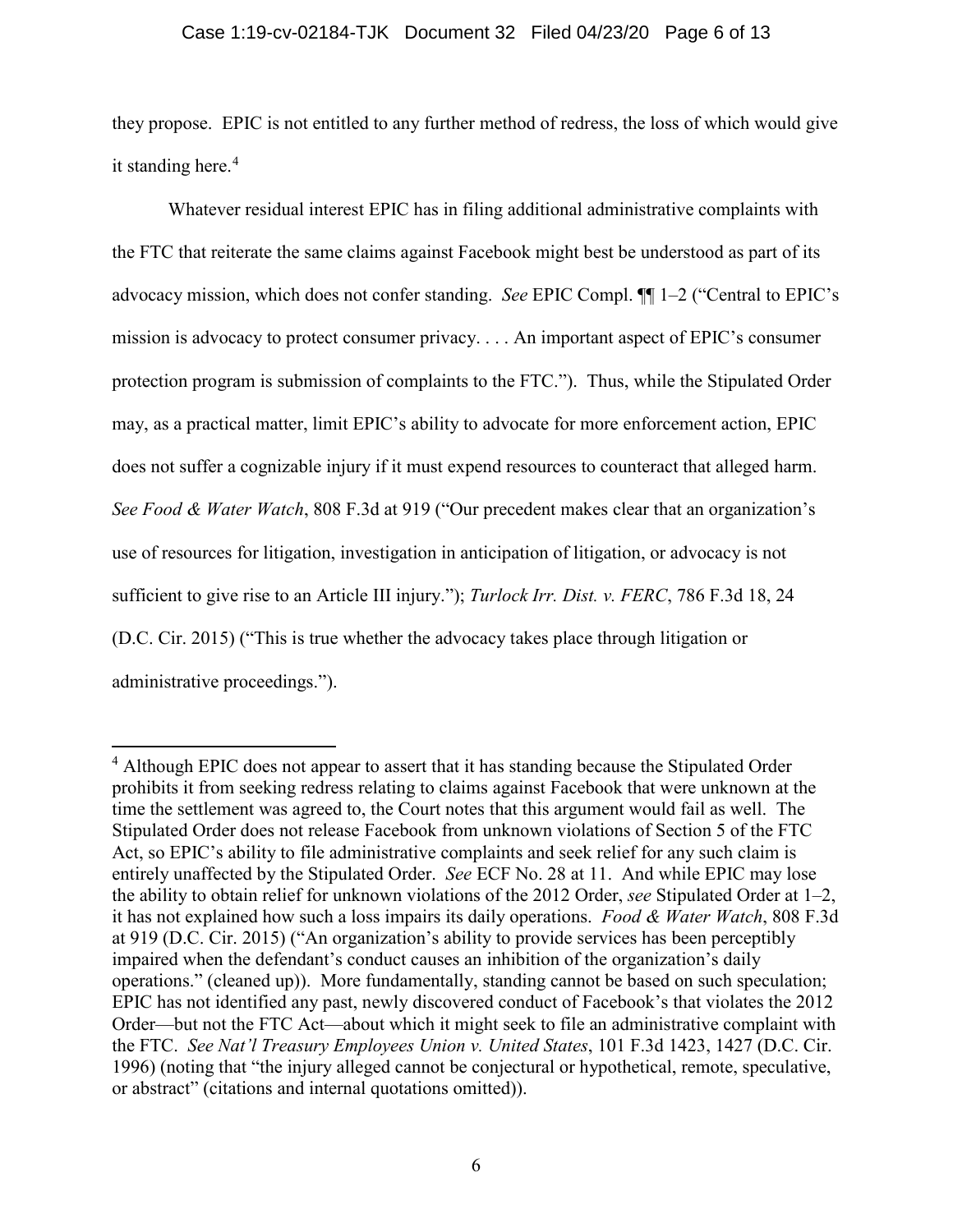### Case 1:19-cv-02184-TJK Document 32 Filed 04/23/20 Page 7 of 13

In arguing otherwise, EPIC invokes *PETA*, 797 F.3d 1087. *See* EPIC Reply at 12–13. In *PETA*, the plaintiff-organization argued that it had suffered two injuries that flowed from the refusal of the Department of Agriculture (USDA) to apply its Animal Welfare Act regulations to birds. *Id.* at 1094–95. First, it could not file complaints with the USDA reporting abuse of birds. *Id.* And second, it could not benefit from investigative reports that the USDA would likely have produced in response to such complaints. *Id.* The Circuit agreed, holding that the two injuries together supported standing. *Id.* at 1094–97.

*PETA* is distinguishable from this case in several important and closely related respects. First, in *PETA*, the plaintiff-organization was completely deprived of an avenue of redress. The USDA's policy had the effect of wholly "preclud[ing] PETA from preventing cruelty to and inhumane treatment of these animals through its normal process of submitting USDA complaints." *Id.* at 1094. That is not the case here. The FTC has neither changed its complaint process nor adopted a policy categorically barring any type of complaints. And EPIC has already availed itself of "the administrative complaint process for the violations detailed in [its] prior complaints," EPIC Compl. ¶ 31. Thus, to the extent the Stipulated Order both settles those complaints and renders future complaints reiterating those claims a nullity, it does not deprive EPIC of an avenue of redress like the USDA's policy did in *PETA*. The Stipulated Order is, in fact, the ultimate redress that the Department of Justice and the FTC have determined is appropriate for the claims filed by EPIC and others.

Second, in *PETA*, the plaintiff-organization's injury was grounded in the loss of a means of *seeking* redress, as opposed to dissatisfaction with the resulting redress itself. Standing in *PETA* turned on the agency's failure to act on complaints filed by the plaintiff-organization by investigating and generating reports. *PETA*, 797 F.3d at 1095. In contrast, EPIC argues here

7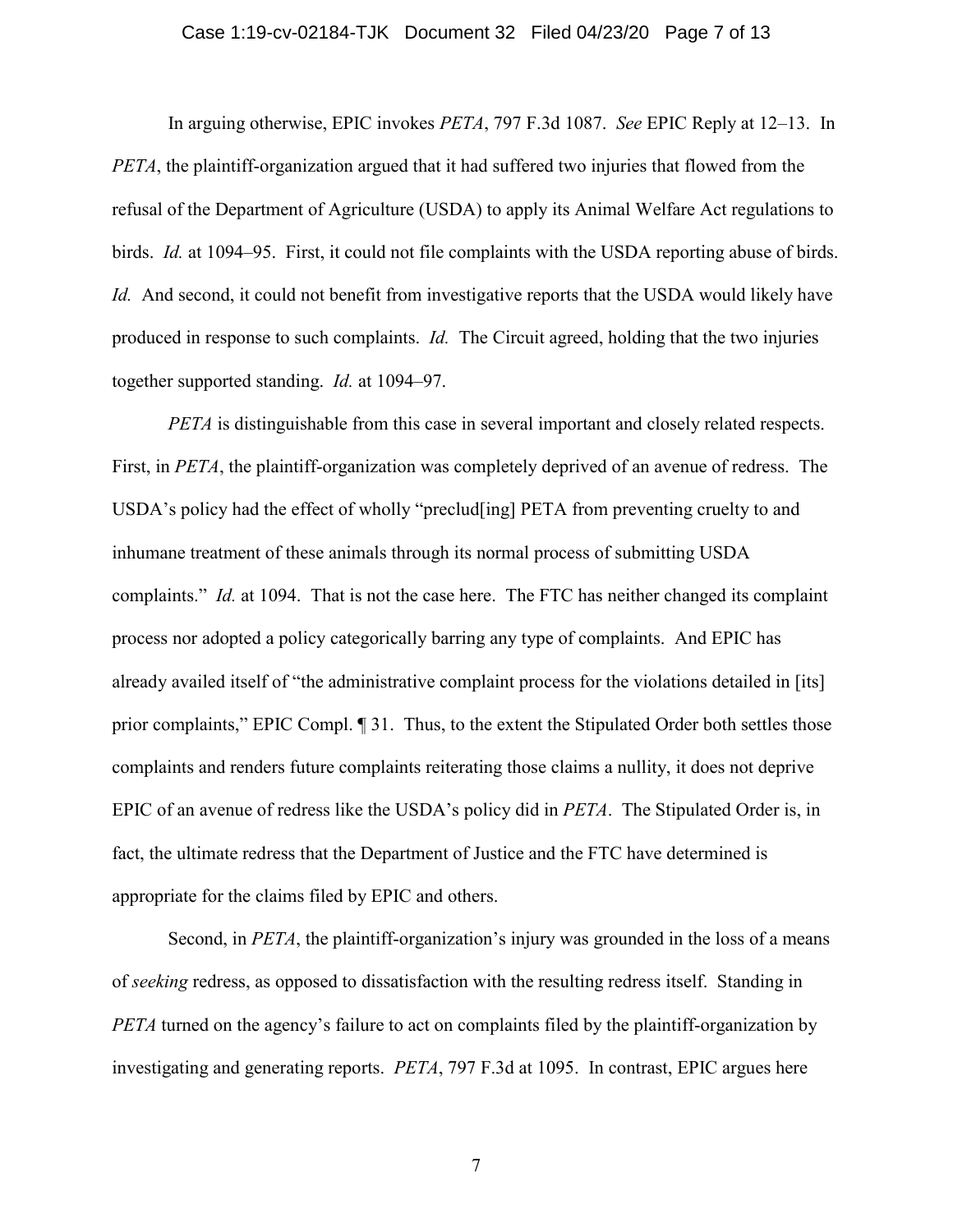### Case 1:19-cv-02184-TJK Document 32 Filed 04/23/20 Page 8 of 13

that it suffered an injury because it is dissatisfied with the Department of Justice and the FTC's ultimate decision, after a lengthy investigation, to settle claims related to administrative complaints which EPIC, and others, filed—or at least because EPIC did not have a say in that decision, *see* ECF No. 5 at 12. That is a far cry from the injury the Circuit found sufficient to confer standing in *PETA*. Here EPIC confuses its dissatisfaction with the FTC's chosen redress, *see generally* ECF No. 26, with being denied an avenue of redress in the first place. Indeed, the Court cannot order an agency to bring an enforcement action, settle claims differently, or consider the effects on organizations like EPIC, so it is unclear whether the Court could even redress EPIC's purported injury.<sup>[5](#page-7-0)</sup> And "hinging judicial superintendence of Executive enforcement decisions on nothing more than a group's unadorned interest in the law's purposes, combined with just a dash of volitional counter-expenditures, would make the courts 'virtually continuing monitors of the wisdom and soundness of Executive action.'" *PETA*, 797 F.3d at 1103 (Millet, J., dubitante) (quoting *Lujan v. Defs. of Wildlife*, 504 U.S. 555, 577 (1992)).

Third, *PETA* assessed "two injuries together"—both the agency's alleged failure to accept complaints and its failure to then turn around and investigate and generate reports that the plaintiff-organization had relied on in the past—and found that "the *combination* of the two . . . sufficed to constitute injury in fact." *Marino v. Nat'l Oceanic & Atmospheric Admin.*, No. 18-

<span id="page-7-0"></span> $5$  *See EPIC v. FTC*, 844 F. Supp. 2d 98, 106 (D.D.C. 2012) ("At bottom, the FTC's decision whether to take action with respect to a potential violation of the Consent Order is a quintessential enforcement decision that is committed to the agency's discretion and is not subject to judicial review."), *aff'd per curiam*, 2012 WL 1155661 (D.C. Cir. Mar. 5, 2012); *see also Baltimore Gas & Elec. Co. v. FERC*, 252 F.3d 456,460 (D.C. Cir. 2001) ("FERC's decision to settle . . . and its consequent decision not to see its enforcement action through to fruition, is a paradigmatic instance of an agency exercising its presumptively nonreviewable enforcement discretion."); *cf. Action on Safety & Health v. FTC*, 498 F.2d 757, 762 (D.C. Cir. 1974) ("[T]he power to prescribe consent negotiation procedure is part of the general enforcement power of the [FTC], and such enforcement decisions are generally not subject to judicial review.").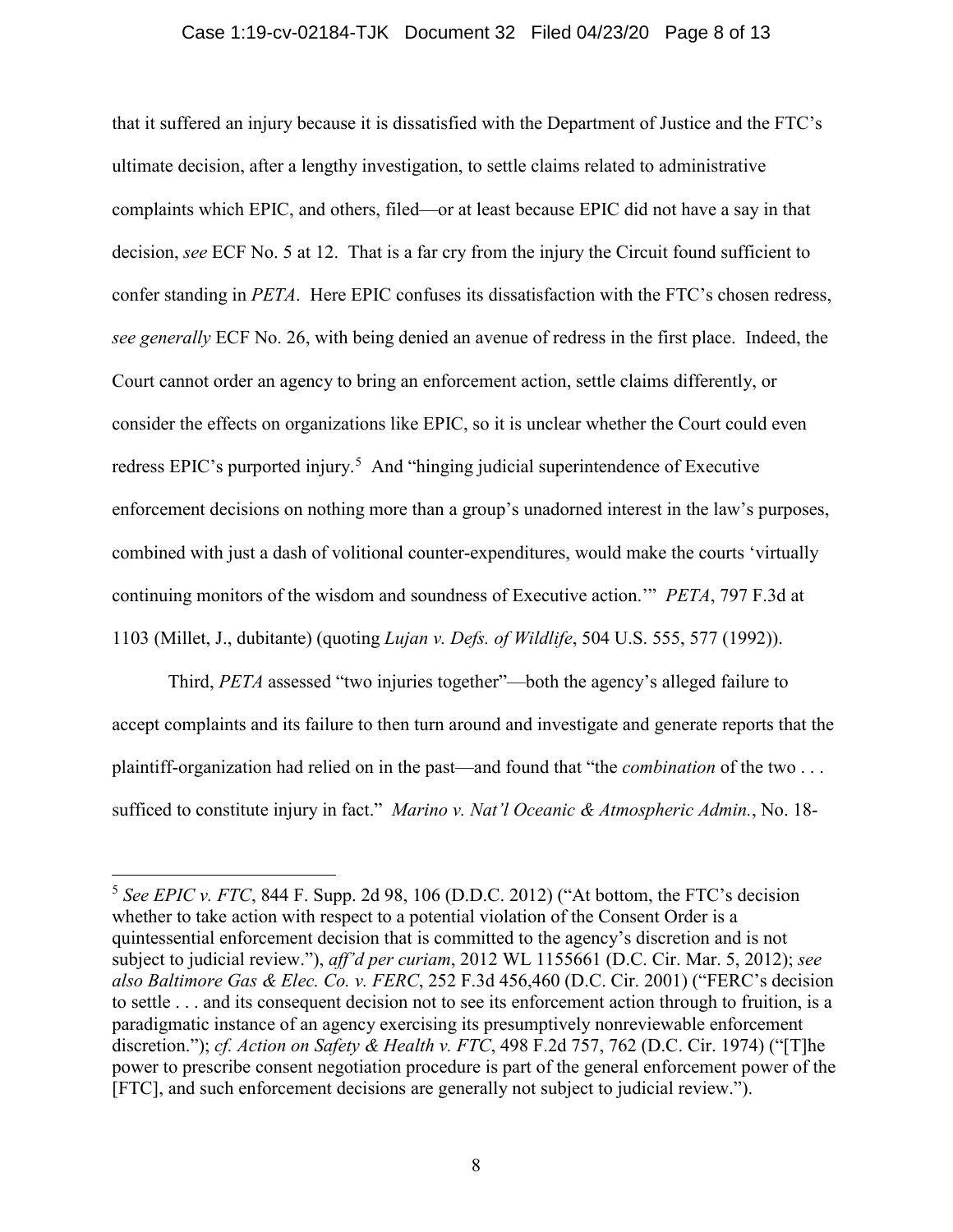CV-2750 (DLF), 2020 WL 1479515, at \*5 (D.D.C. Mar. 26, 2020). Here, by contrast, EPIC asserts no informational aspect to its purported injury that impacts it in the same way moving forward.

# **b. Count II**

EPIC also alleges that the FTC violated the APA by wrongfully denying EPIC the opportunity to comment on the Stipulated Order and amended administrative order. EPIC Compl. ¶¶ 44–45. Specifically, EPIC argues that under 16 C.F.R. § 2.34(c), the FTC had to offer it and others a chance to comment on them. *Id.* ¶ 44. Section 2.34(c) specifies that the FTC must publish its proposed administrative consent orders in the *Federal Register* and offer interested persons 30 days to comment. 16 C.F.R. § 2.34(c).But as the United States points out, that provision applies only when the FTC proposes to settle one of its own newly initiated administrative proceedings. *See id.* § 2.31 (noting that the consent order procedures outlined in subsequent provisions apply when a proposed consent agreement is offered "in connection with a proposed complaint submitted by the Commission's staff"). But there is no new administrative complaint or proceeding at issue here. Rather, the parties have agreed, in connection with resolving the Complaint in this case, ECF No. 3, to reopen the prior administrative proceeding. See Stipulated Order at 4.<sup>[6](#page-8-0)</sup> And the regulations governing the reopening of prior proceedings do

<span id="page-8-0"></span><sup>&</sup>lt;sup>6</sup> EPIC argues that the FTC cannot reopen the administrative proceeding at issue here because the United States has alleged, in its Complaint in this action, ECF No. 3, a new violation of the FTC Act, EPIC Reply at 10. But it cites no legal support for that assertion. Indeed, the FTC's regulations governing reopening administrative proceedings contain no such limitation, *see* 16 C.F.R. § 3.72. Moreover, Section 3.72(b)(1) recognizes circumstances in which a private party may request that the FTC reopen an administrative proceeding. *Id.* § 3.72(b)(1). In those cases, the regulations require that public be afforded the opportunity to comment on the request, unless an "earlier disposition is necessary." *Id.* § 2.51(c). That the FTC's regulations contain no such requirement when the FTC, rather than a private party, proposes reopening a proceeding further undermines EPIC's argument that it has a right to comment under these circumstances. *See Ctr. for Biological Diversity v. Zinke*, 260 F. Supp. 3d 11, 22 (D.D.C. 2017) ("It is well-settled that,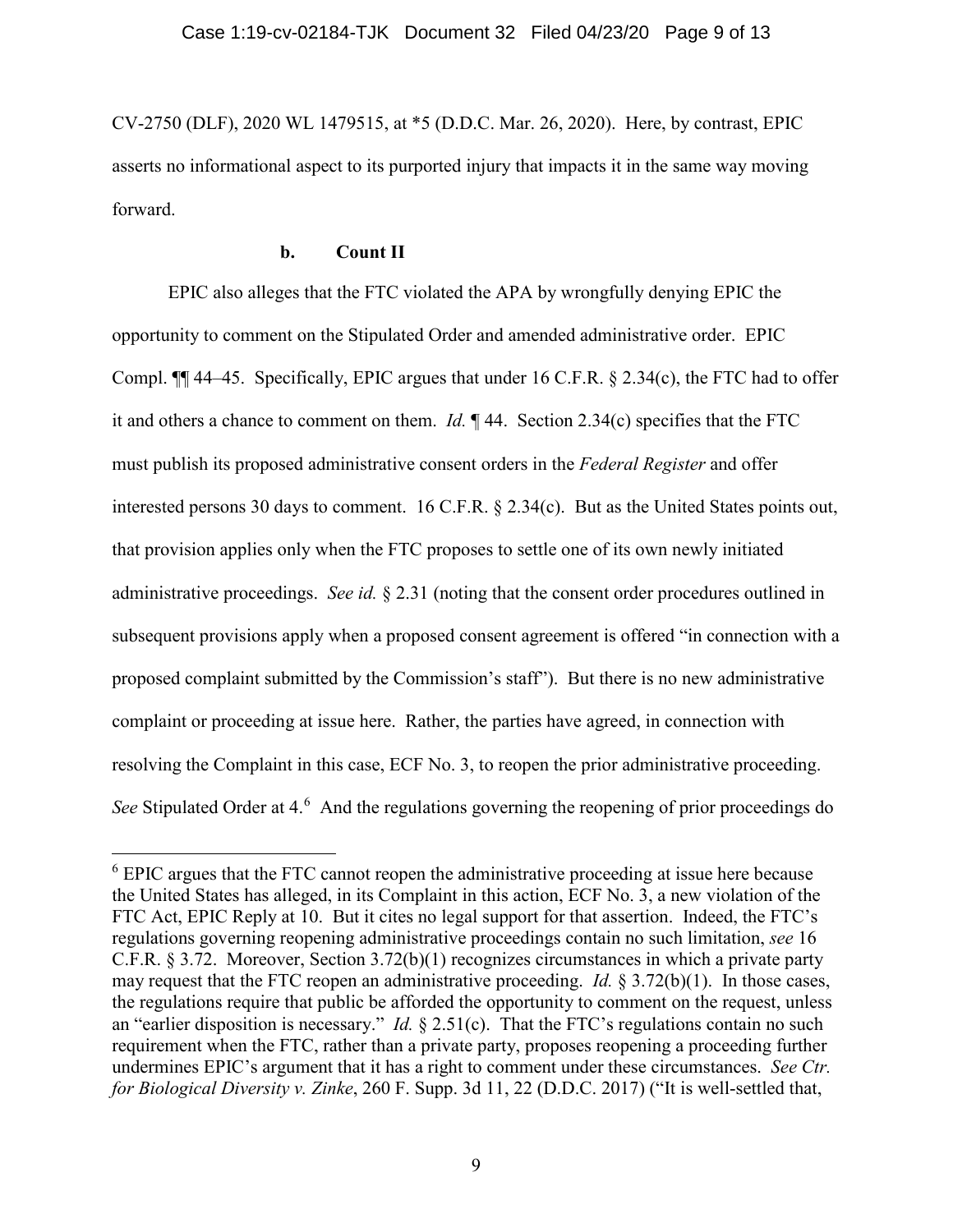### Case 1:19-cv-02184-TJK Document 32 Filed 04/23/20 Page 10 of 13

not afford the public the right to comment. *See* 16 C.F.R. § 3.72. Because EPIC has no right to comment, it cannot manufacture standing by alleging that the FTC wrongfully denied it the opportunity to do so.

In *In re Endangered Species Act Section 4 Deadline Litig.*, the D.C. Circuit held that a would-be intervenor's similarly baseless argument that it had suffered a procedural injury did not provide it standing. 704 F.3d 972, 979 (D.C. Cir. 2013). The putative intervenor there tried to intervene in a settlement between the Department of the Interior and two environmental organizations. *Id.* at 974. Among other injuries, the putative intervenor alleged that it had been wrongfully denied a chance to comment on the settlement. *Id.* at 979. The Circuit held that no cognizable injury had occurred because "neither the [statute] nor the implementing regulations require[d] the [government] to invite comment" in the first place. *Id.* Thus, the putative intervenor "failed to identify a violation of a procedural right afforded [to it] . . . that [was] designed to protect its interests" and therefore did not have standing to intervene. *Id.*; *see also Nat'l Ass'n of Home Builders v. U.S. Fish & Wildlife Serv.*, 786 F.3d 1050, 1052 (D.C. Cir. 2015); *Defs. of Wildlife v. Perciasepe*, 714 F.3d 1317, 1324 (D.C. Cir. 2013). So too here. The applicable regulation does not offer EPIC, another complainant, or any member of the general public a chance to comment under these circumstances. Therefore, EPIC has "failed to identify a violation of a procedural right afforded [it] . . . that is designed to protect its interests," *In re Endangered Species Act*, 704 F.3d at 979, so it lacks standing to intervene on this basis. *Cf.*

 $\overline{a}$ 

when a legal text 'includes particular language in one section, but omits it in another section,' courts may presume that the text's author 'acted intentionally and purposely in the disparate inclusion or exclusion.'" (quoting *Russello v. United States*, 464 U.S. 16, 23 (1983) (cleaned up)); *see also Disability Rights Council of Greater Washington v. Washington Metro. Area Transit Auth.*, 239 F.R.D. 9, 17–18 (D.D.C. 2006) (noting that frivolous legal interpretations do not support standing).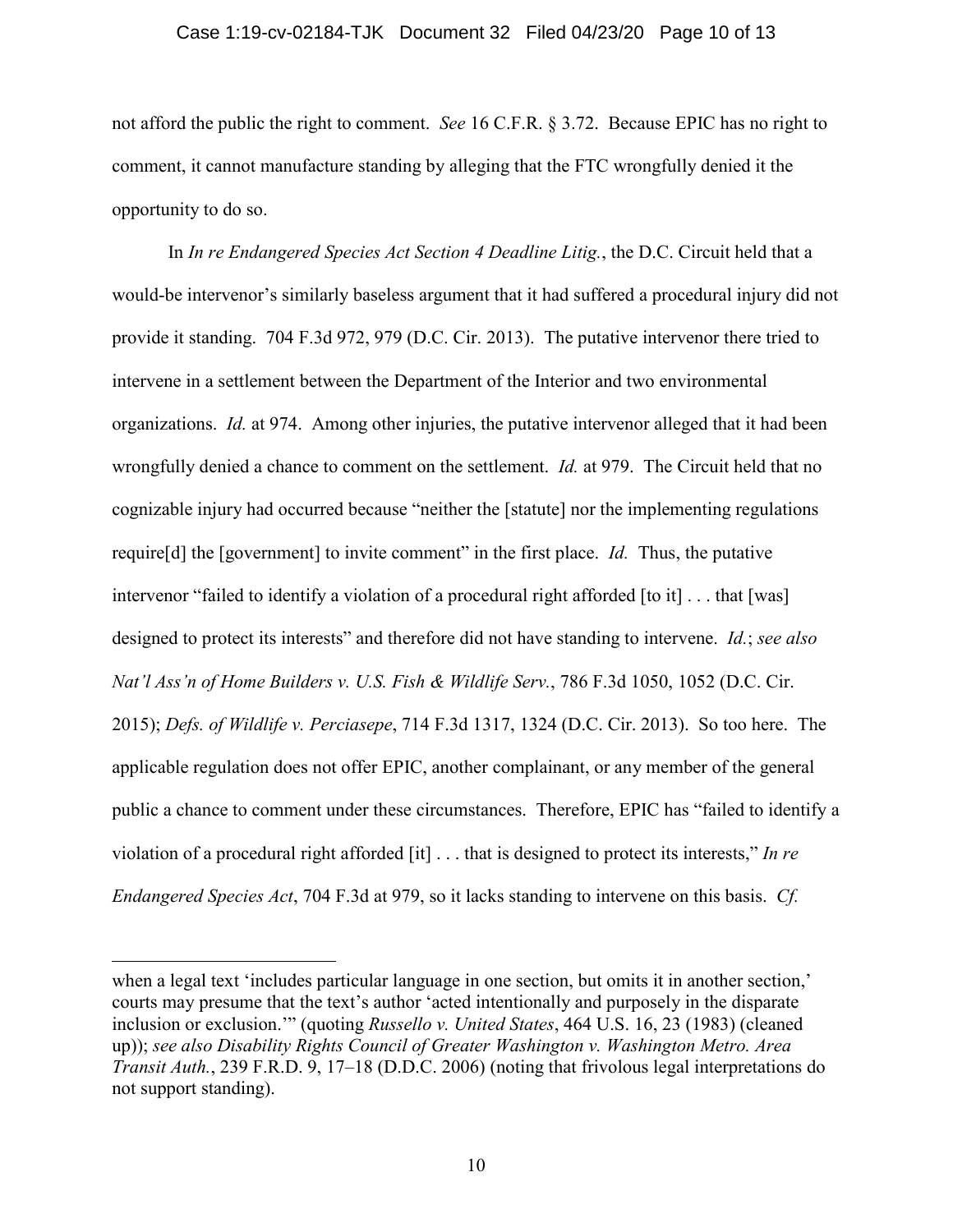*EPIC v. Presidential Advisory Comm'n on Election Integrity*, 878 F.3d 371, 379 (D.C. Cir. 2017) ("EPIC cannot ground organizational injury on a non-existent interest.").

Because EPIC has not suffered a cognizable injury related to either the first or second counts of its proposed complaint in intervention, it lacks standing to bring either.<sup>[7](#page-10-0)</sup> For that reason, it cannot intervene.<sup>[8](#page-10-1)</sup>

# **2. Goldstein**

Goldstein also fails to show that he has standing to intervene in this case as of right. He predicts that the Stipulated Order would hinder his ongoing lawsuit by ordering or otherwise allowing Facebook to avoid producing discoverable information. ECF No. 15 ¶ 5. But the D.C. Circuit has explained that "[w]hen considering any chain of allegations for standing purposes, [a court] may reject as overly speculative those links which are predictions of future events." *Arpaio v. Obama*, 797 F.3d 11, 21 (D.C. Cir. 2015) (internal quotation omitted). Where standing is "premised on future injury, [a plaintiff] must demonstrate a realistic danger of sustaining a

<span id="page-10-0"></span> $<sup>7</sup>$  Because the third count in EPIC's proposed complaint is one for declaratory relief based on its</sup> first two counts, ECF No. 13-1 ¶ 50, the Court need not consider it separately.

<span id="page-10-1"></span><sup>&</sup>lt;sup>8</sup> Even if EPIC had standing, for many of the same reasons discussed above, it is unlikely that EPIC would satisfy Rule 24(a)(2)'s requirements. And contrary to EPIC's suggestion, *see* EPIC Reply at 11, just because EPIC has Article III standing does not necessarily mean that it has a legally protected interest under the Rule. EPIC cites several cases for the proposition that the two inquiries are the same. *See* ECF No. 5-1 at 15–16 (citing, among other cases, *Jones v. Prince George's Cty., Maryland*, 348 F.3d 1014, 1018 (D.C. Cir. 2003) (citing, among other cases, *Fund For Animals, Inc. v. Norton*, 322 F.3d 728, 735 (D.C. Cir. 2003)). But the D.C. Circuit has since suggested that there is a distinction between the two. In *Deutsche Bank Nat. Tr. Co. v. FDIC*, the Circuit held that, despite the language in these earlier cases, it would have denied the putative intervenors' motion for lack of prudential standing even if it had found they possessed Article III standing. 717 F.3d 189, 194–95 (D.C. Cir. 2013) (explaining that, as an example, the court would "be quite hesitant to suggest that a creditor's general economic interest in receivership funds, even if sufficient to support Article III standing, would necessarily be an interest relating to any action that threatens those funds").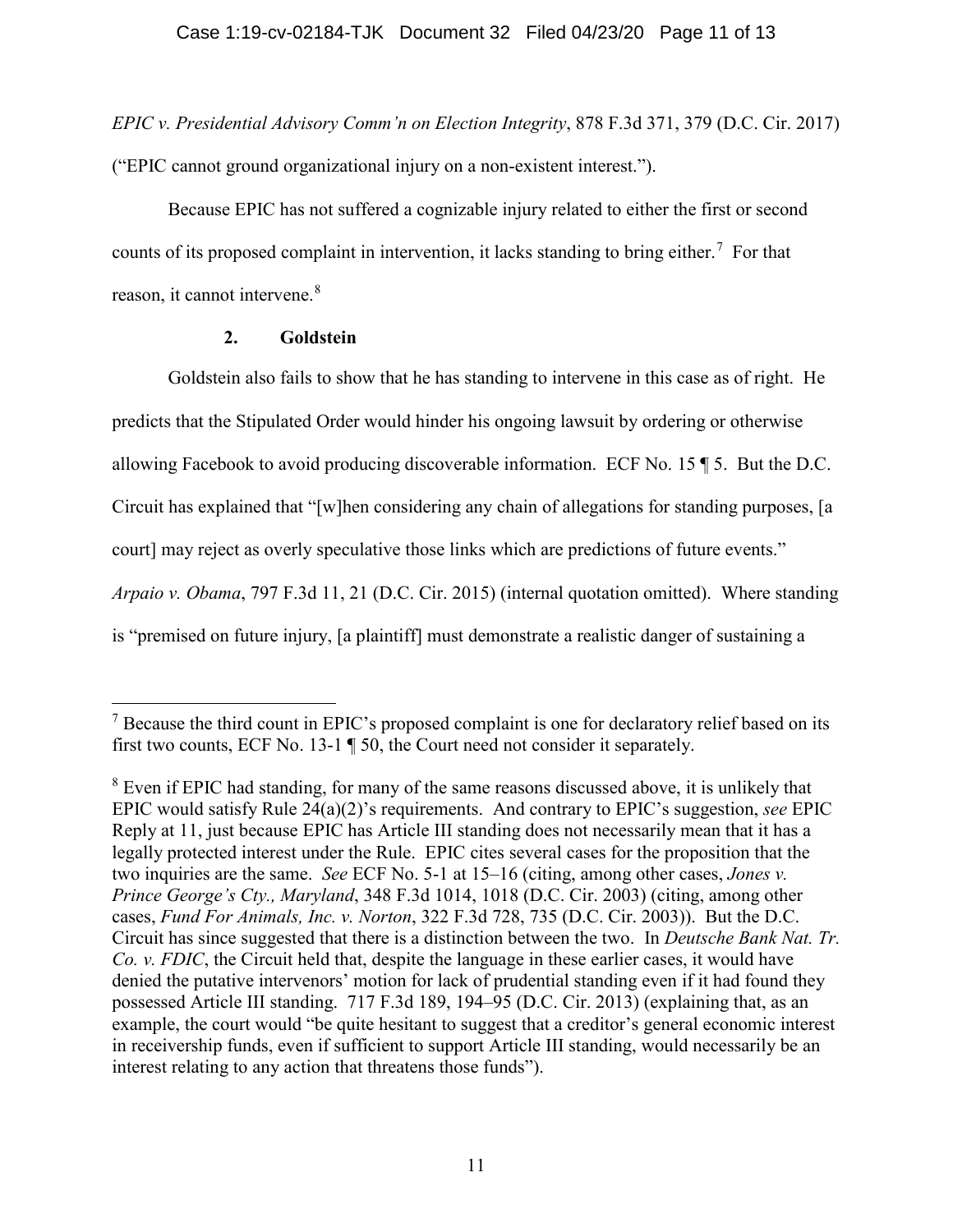### Case 1:19-cv-02184-TJK Document 32 Filed 04/23/20 Page 12 of 13

direct injury." *Id.* (internal quotation omitted). Goldstein's allegations do not remotely suggest that he is in danger of being directly injured. As the United States notes, the Stipulated Order "does not override Facebook's pre-existing obligations to retain data for purposes of anticipated or pending litigation, or change any of Facebook's legal duties with regard to Mr. Goldstein, or, indeed, anyone else with a potential claim against Facebook." ECF No. 19 at 2. And as Facebook adds, "[t]he provision in the proposed settlement to which Mr. Goldstein points does not say anything about Facebook deleting data from users in Mr. Goldstein's situation, whose accounts have been disabled." ECF No. 20 at 5. Goldstein's allegations are far too threadbare and speculative to support any inference that he is likely to suffer injury in the future.<sup>[9](#page-11-0)</sup>

# **B. Permissive Intervention**

Both EPIC and Goldstein argue that the Court should permit them to intervene, even if it finds they lack the right to do so. The Court declines their invitation. "Courts have 'wide latitude' in exercising their discretion to allow or deny permissive intervention." *D.C. v. Potomac Elec. Power Co. (PEPCO)*, 826 F. Supp. 2d 227, 236 (D.D.C. 2011) (internal quotation omitted); *see also Nat'l Children's Ctr.*, 146 F.3d at 1048 ("Reversal of a district court's denial of permissive intervention is a very rare bird indeed." (internal quotation omitted)). And, as discussed above, the Court "must consider whether the intervention will unduly delay or prejudice the adjudication of the original parties' rights." Fed. R. Civ. P. 24(b)(3). Here,

<span id="page-11-0"></span><sup>&</sup>lt;sup>9</sup> Even if Goldstein had standing, as with EPIC, he would likely not meet the requirements to intervene under Rule 24. And he failed to file a proposed complaint with his motion as required by the Federal Rules of Civil Procedure and this Court's local rules. Fed. R. Civ. P. 24(c); LCvR 7(j); *see also Friends of the Earth v. EPA*, No. 12-0363 (ABJ), 2012 WL 13054264, at \*2, \*2 n.4 (D.D.C. Apr. 11, 2012) ("Movant has not filed such a pleading, and the Court could deny the motion [to intervene] based on that failure to comply with the federal rules alone."). Goldstein's *pro se* status does not relieve him of this obligation. *See Hedrick v. Fed. Bureau of Investigation*, 216 F. Supp. 3d 84, 93 (D.D.C. 2016) (noting that "even a pro se plaintiff must comply with the Federal Rules of Civil Procedure and this Court's local rules").